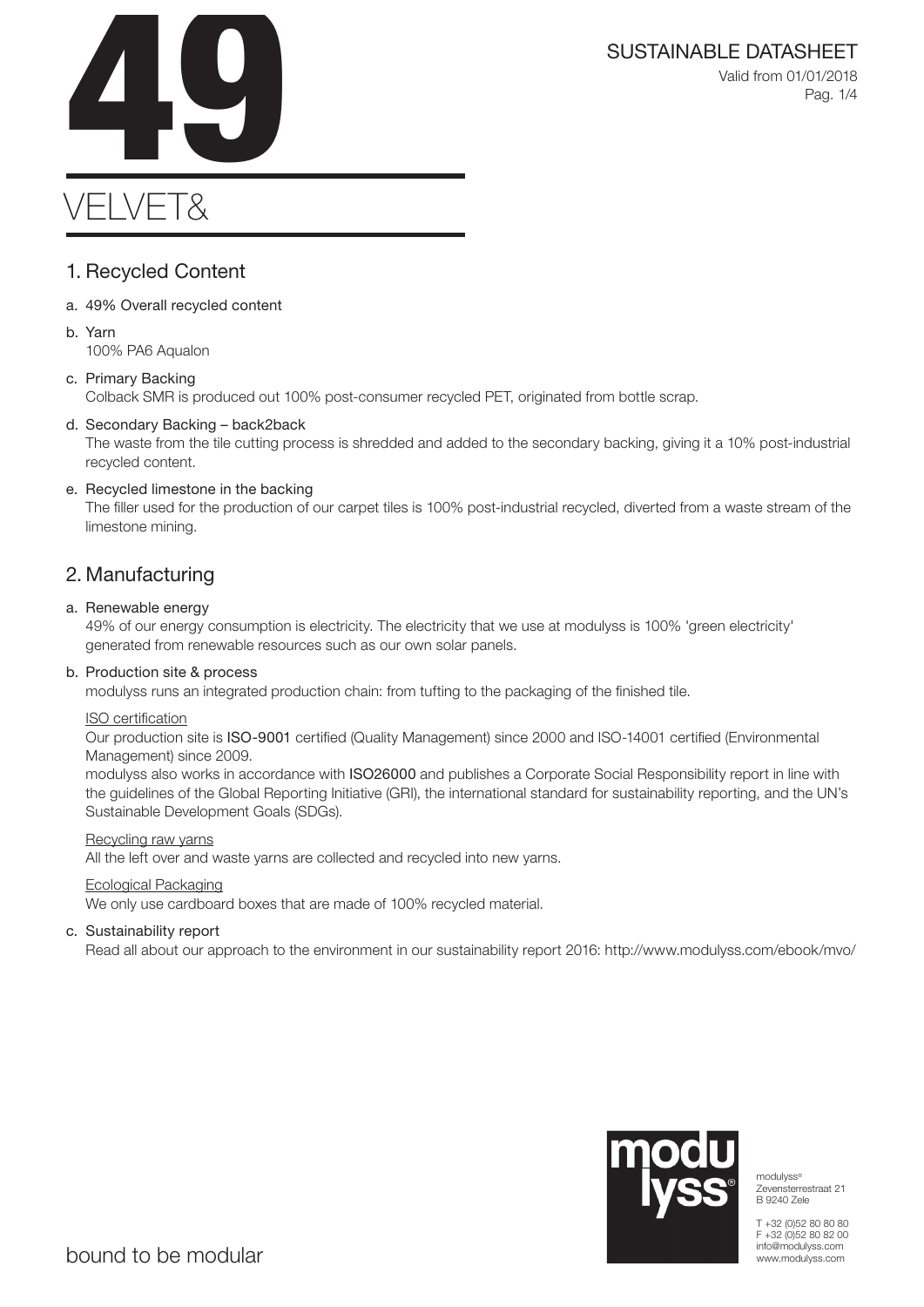### SUSTAINABLE DATASHEET

### 3. Installation

product: Velvet& Pag. 2/4

### a. Adhesive

modulyss® advises to use a solvent-free, easy release system with very low emissions.

#### b. Installation waste

In a rectangular building, installed before walls, using our installation descriptions the waste for carpet tiles is 3-4%. In comparison for broadloom the waste during installation rises till  $+/-10\%$ . More information can be found in our installation instructions.

### 4. End of Life

### a. Re-use

At the end of life, after cleaning, carpet tiles can be re-used in non-critical areas, to extend the product life.

b. Recycling

Carpet tiles can be used as raw material for the backing of new carpet tiles in our back2back program.

c. CARE

Partnership modulyss®/Vanheede Environment Group in which carpet tiles are converted into secondary fuel to reduce  $\mathrm{CO}_2$  emissions significantly. The minerals are extracted from the carpet tiles and recycled into raw material for the cement production industry, which results in  $\pm$  50% recycling of our carpet tiles.

### 5. Voc's & Chemical Substances

This product fulfills the testing criteria for emissions of:

- a. CRI (US and international) Carpet & Rug Institute Compliant to the requirements of Green Label Plus, GLP 1101 (see LEED®, point 6.b)
- b. GUT (DE)

Gemeinschaft Umwelfreundlicher Teppichboden

TVOC28<100 μg/m³

This product meets the GUT-criteria, GUT-license number is in request. These criteria include VOC tresholds, odour and chemical substances.

c. REACH (EU)

modulyss® complies with the strict European REACH standards.

d. Sundahus (SE)

SundaHus Miljödata is a system of health and environmental assessment of products in the construction and real estatebusinesses. The core of the system is a database of substances, materials and products. B-rating.

### 6. Environmental Product Declaration (EPD)

An EPD is a standardized way to provide information on the environmental impact of a product during the entire life. They include information on the environmental impact of raw material extraction and production, energy use and efficiency, content of materials and chemical substances, emissions to air, soil and water and waste generation. A product-specific EPD in accordance with the ISO14025 and EN15804, is available for this product. The EPD-declaration-number is EPD-MOD-20170095-CBC1-EN.



modulyss® Zevensterrestraat 21 B 9240 Zele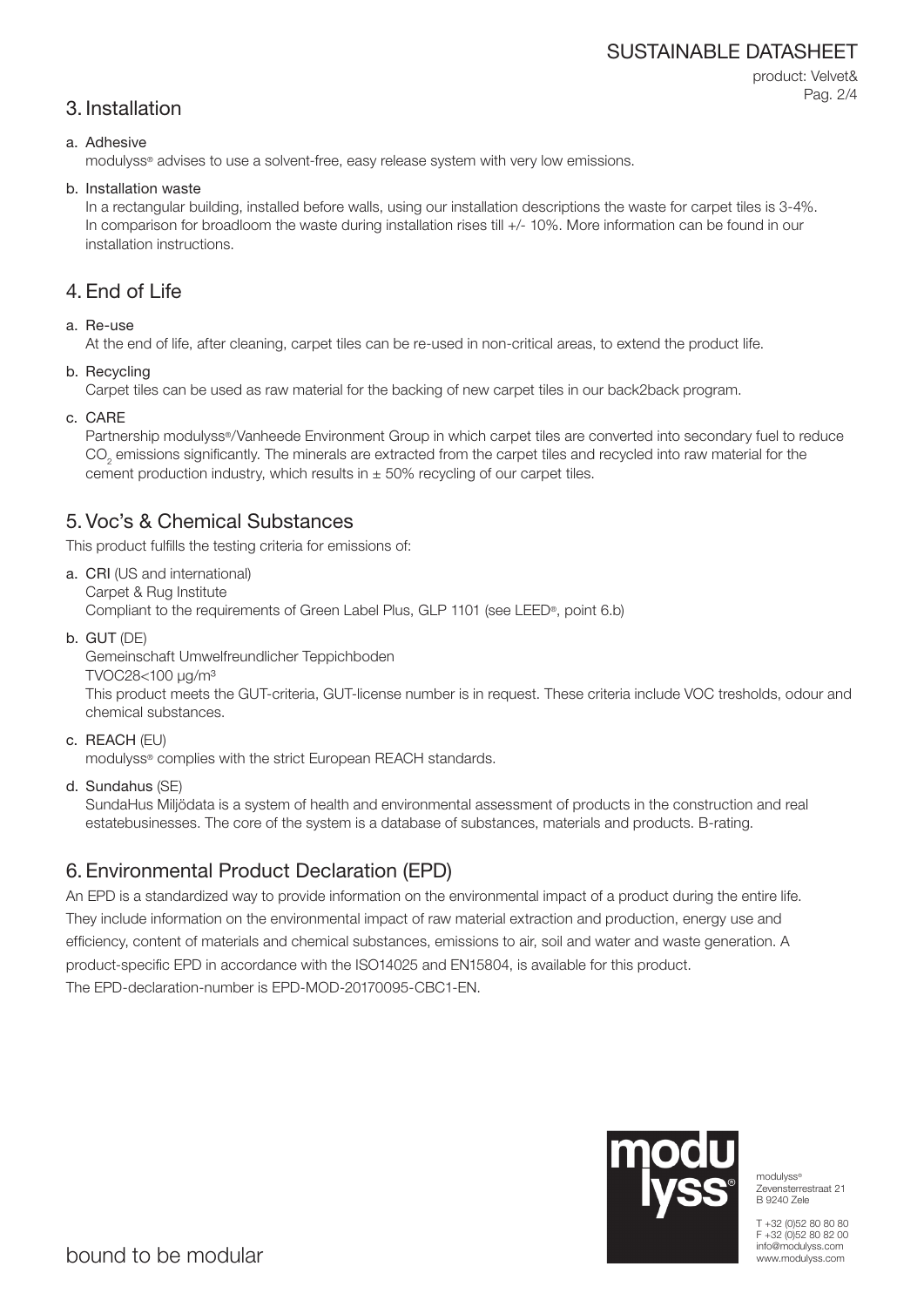## 7. Compliance to Green Building Certifications

product: Velvet& Pag. 3/4

### a. BRE Global (UK)

Building Research Establishment This product can contribute towards credits in:

### Hea 02 – Indoor Air Quality

To recognise and encourage a healthy internal environment through the specification and installation of appropriate ventilation, equipment and finishes.

- Use of a low-emission adhesive on installation (BN EN 13999-1:2007) can contribute to this credit.
- modulyss® carpet tiles meet the requirements of EN14041, including E1 classification for formaldehyde emissions, and can contribute to the credit for a healthy indoor air quality.

### Hea 05 – Acoustic performance

To ensure the buildings' acoustic performance including sound insulation meet the appropriate standards for its purpose. This product is highly sound-absorbent. It reduces contact noise by 25 decibels (ΔL<sub>w</sub> - ISO 10140) and has an absorption coefficient of 0.15 (ISO 354).

### MAT 1 – Life Cycle Impact

BREEAM Rating Offices

### Certificate ENP 428 az, A rating - Eco Point score 0,366

To recognise and encourage the use of construction materials with a low environmental impact (including embodied carbon) over the full life cycle of the building. For more information on the Green Guide to Specification visit www.bre. co.uk/greenguide or www.greenbooklive.com

### MAT 5 – Designing for Robustness

To recognise and encourage adequate protection of exposed elements of the building and landscape, therefore minimising the frequency of replacement and maximising materials optimisation. This product satisfies the requirements of EN1307 classification, class 33 - LC2 for intensive use in a contract environment.

### WST 01 – Construction Waste Management

To promote resource efficiency via the effective management and reduction of construction waste. This product can contribute to waste reduction on site. See item 3, installation, for more details. Concerns cutting waste on installation of carpet tiles.

### b. LEED (US and international)

Leadership in Energy and Environmental Design modulyss products can contribute to the following LEED v4 credits:

- MR credit: Interiors Life-Cycle Impact Reduction
- MR credit: Building product disclosure and optimization Environmental Product Declarations
- MR credit: Building product disclosure and optimization Sourcing of raw materials MR4 Post-Industrial recycled content: 47% MR4 Post-Consumer recycled content: 2%
- MR credit: Building product disclosure and optimisation Material ingredients
- MR credit: Construction and demolition waste management
- EQ credit: Low emitting materials
- EQ credit: Indoor air quality assesment
- EQ credit: Acoustic performance.

Products are not reviewed under LEED, LEED credit requirements cover the performance of materials in aggregate, not the performance of individual products of brands. For more information on LEED, visit www.usgbc.org/contact

c. HQE (FR)

Haute Qualité Environnementale

In 2005 modulyss® was awarded the HQE certificate by FDES in accordance with NF P01 010. This product can contribute to seven of the 13 HQE targets as follows:



modulyss® Zevensterrestraat 21 B 9240 Zele